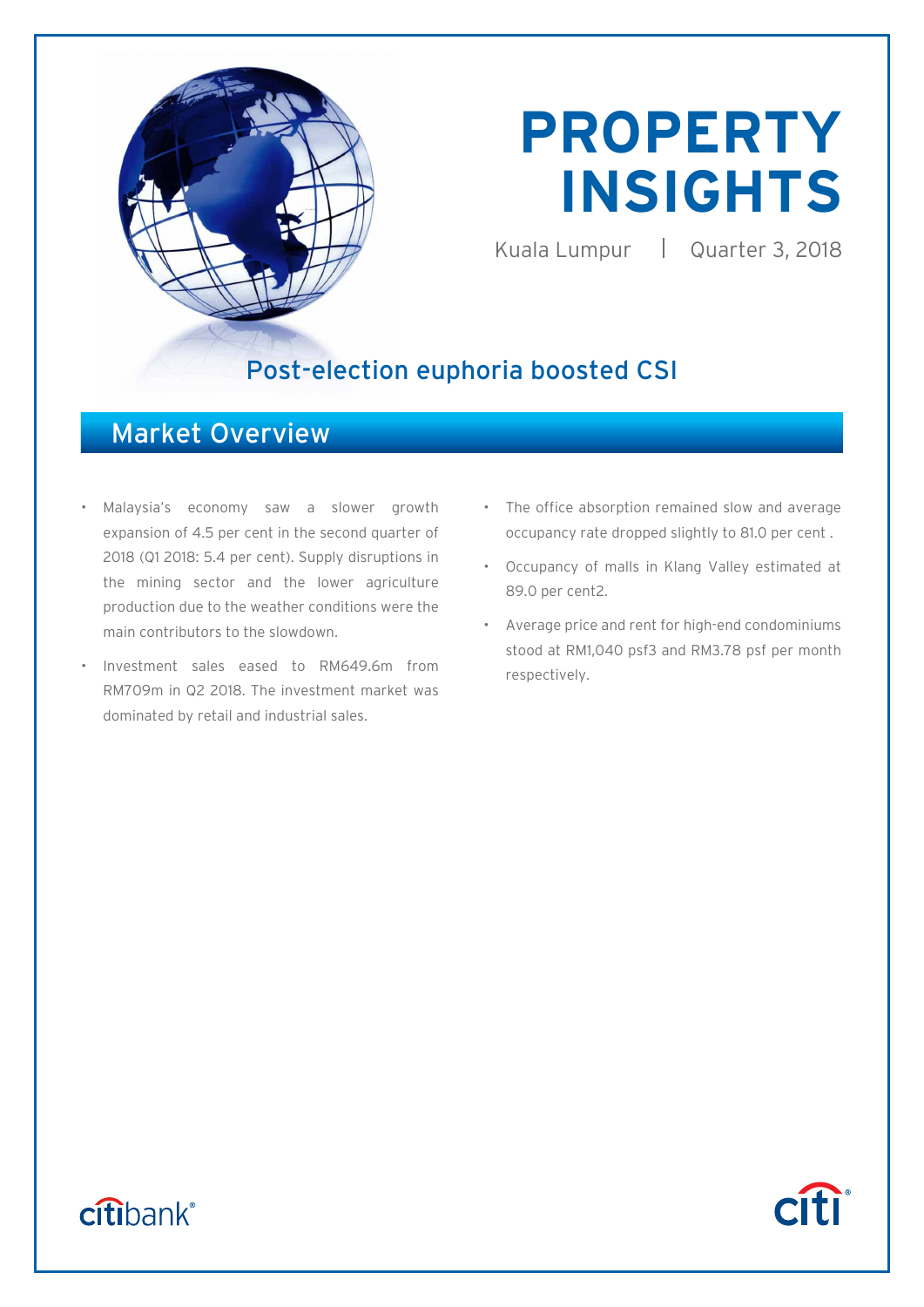### Trends & Updates

### The Economy

### **Key Highlights in Q3**

- The Malaysian GDP expanded at a slower rate of 4.5 per cent year-on-year in Q2 2018 (Q1 2018: 5.4 per cent y-o-y).
- Unemployment remained unchanged as at 3.3 per cent (Q1 2018: 3.3 per cent).
- Headline inflation as measured by the annual change in percentage of the Consumer Price Index saw a decline to 1.3 per cent in Q2 2018 (Q1 2018: 1.8 per cent).
- A strong uptick in Consumer Sentiments Index (CSI) was registered at 132.9 points in Q2 (Q1 2018: 91 points).
- The Ringgit remained under pressure and depreciated by 4.6 per cent during Q2 to RM4.04 per US dollar.

### **Market Commentary**

The GDP continued to record a slowdown in Q2 2018 after the strong performance of the second half of 2017. It expanded at 4.5 per cent y-o-y, which was 0.9 percentage points slower than Q1 2018 (5.4 per cent). On a quarter-on-quarter (q-o-q) seasonally adjusted basis, the Malaysian GDP grew at 0.3 per cent (Q1 2018: 1.4 per cent) (Figure 1).

Domestic demand reported a substantial growth of 5.6 per cent (Q1 2018: 4.1 per cent), mainly due to the robust private sector activity, which grew at 7.5 per cent (Q1 2018: 5.2 per cent). Public spending saw a slowdown of -1.4 per cent in Q2 2018(Q1 2018: -0.1 per cent).

On the supply side, the services and manufacturing sectors were the main contributors to the Malaysian economy. The growth of the services sector remained the fastest in the country growing at 6.5 per cent (Q1 2018: 6.5 per cent) followed by manufacturing at 4.9 per cent and construction at 4.7 per cent, while contraction was experienced in mining (-2.2 per cent)

#### Figure 1

**Malaysia GDP growth and unemployment**



Source: Bank Negara Malaysia, Department of Statistics Malaysia, NTL Research



Source: Malaysian Institute of Economic Research, NTL Research

and agriculture (-2.5 per cent). The contraction was mainly due to the decline of natural gas output; and the oil palm subsector, which experienced production constraints and detrimental weather conditions.

Headline inflation fell to 1.3 per cent in Q2 2018 (Q1 2018: 1.8 per cent). The decline was primarily due to the tax holiday due to the zerorisation of the GST rate pending being abolished and replaced with the new Sales and Services Tax (SST).

The labour market in the second quarter of 2018 remained complementary to growth. The growth of the labour force was in line with the growth of net employment gains, which reflected the unchanged unemployment rate of 3.3 per cent.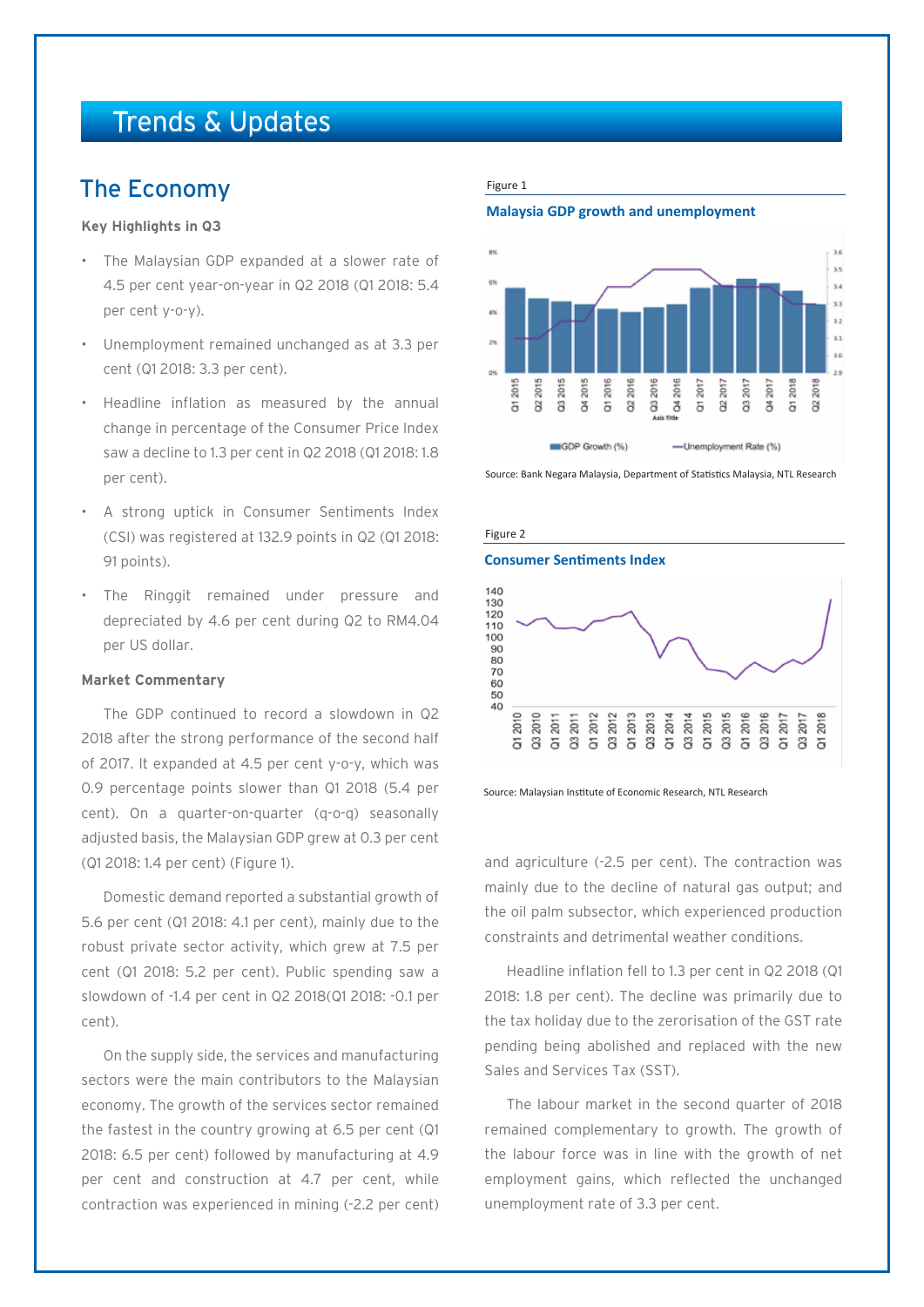### Major rail projects' cancellation and postponement and budget constraint will impact short-term growth.

The euphoria of a New Pakatan Harapan Administration after the May 9 General Election has lifted consumer confidence. The Consumer Sentiment Index recorded a 21-year high of 132.9 points in Q2 2018. This is the first time the index has surpassed the 100-point threshold since Q2 2014 (Figure 2). However, the cancellation of major and controversial rail infrastructure projects, such as the East Coast Rail Link (ECRL) and High-Speed Rail (HSR), and budgetary constraints will hurt growth in the short term as well as create new political risks for the private sector.

Between 30 March and 29 June 2018, the Ringgit depreciated by 4.57 per cent against the US dollar (Figure 3). This was in line with other regional currencies which was a result of the normalisation of the US monetary policy.

### Residential

### **Key Highlights in Q3**

- Four high-end residential projects in the city centre with a total of 1,177 units were completed in Q3. The completed projects are Four Seasons Private Residences (240 units), Tropicana The Residences (353 units), The RuMa Residences (200 units) and Anggun Residences (384 units) (Table 1).
- The number of completions accounted for 34.0 per cent (2,093 units) of the pipeline for 2018 as of Q3, with some 4,083 units slated for completion in Q4 2018. About 49.0 per cent of the upcoming supply will emanate from the city centre (Figure 4).
- Prices and rents for high-end strata homes stood at RM1,040 per sq ft and RM3.78 per sq ft per month respectively.

### **Market Commentary**

As overall sales continued to decline, developers were more cautious in launching high-end residential projects due to the shifting needs of the residential market, moving towards the middle-income segment

#### Figure 3

### **Exchange Rate Index of Main Trading Partners of Malaysia vs USD**



Source: Bank Negara Malaysia, NTL Research

### **Outlook**

In light of external uncertainties and a slowing global economy, the Central Bank, Bank Negara Malaysia, has revised the GDP forecast for 2018 downwards to 5.0 per cent from 5.5 to 6.0 per cent and has continued to maintain a stable monetary policy to support economic activities.

### Table 1

### **Completed projects**

| Development                     | Sizes (sq ft)   | <b>Developer</b>                                                       |
|---------------------------------|-----------------|------------------------------------------------------------------------|
| Four Seasons private Residences | $1,098 - 7,039$ | Venus Assets Sdn Bhd                                                   |
| <b>Tropicana The Residences</b> | $710 - 1,604$   | Tropicana<br>Corporation Bhd                                           |
| The RuMa Residences             | $915 - 1,830$   | Aseana Properties Ltd<br>and Ireka Corp Bhd                            |
| Anggun Residences               | $657 - 1,535$   | One JSI development<br>Sdn Bhd (Subsidiary<br><b>UDA Holdings Bhd)</b> |

Source: NTL Research

#### Figure 4

#### **Future supply of high-end condominiums in Kuala Lumpur**



Source: NTL Research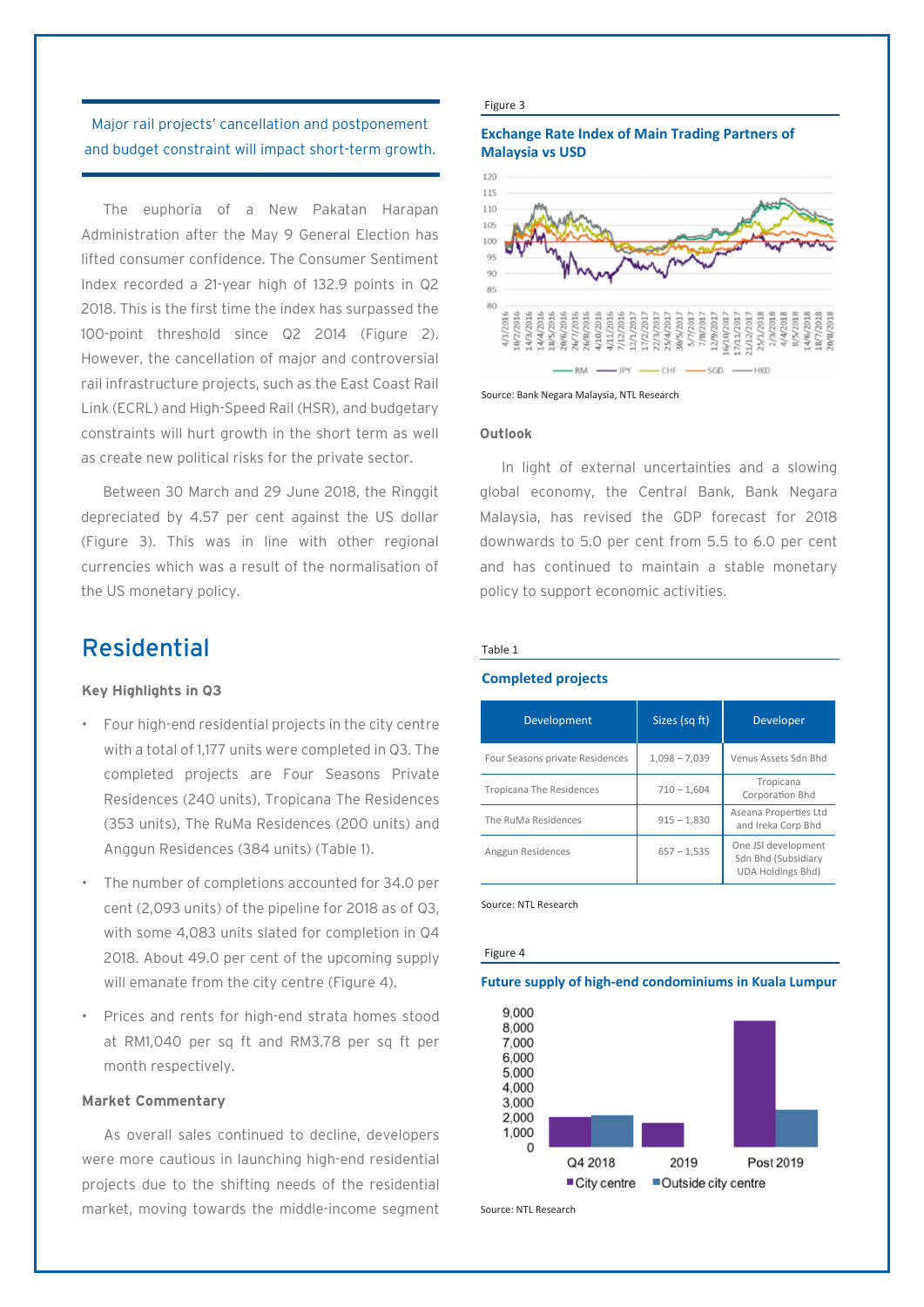and affordable housing. The new Pakatan Harapan (PH) Government's election manifesto has various initiatives to address critical issues involving home-ownership, especially among the middle-income households and millennials. Some examples are to build one million affordable homes and the introduction of a special housing loan scheme to encourage youth to buy their first home.

Developers continued to refine and introduce various marketing strategies to clear their completed and unsold stocks by offering attractive discounts and incentives, such as payment terms.

The number of overhang residential properties priced above RM1m in Kuala Lumpur in Q2 2018 increased by 10.7 per cent compared to Q1 2018. Overhang property are completed units that remain unsold after nine months or more.

In light of a weak long-term rental demand, residential investors are offering their units for Airbnb accommodation to generate returns. Smaller-sized units continued to dominate the market as affordability remains the key issue in home-ownership.

In certain locations, asking prices and rentals remained depressed especially for old and/or matured

### Retail

### **Key Highlights in Q3**

- Retail sales recorded a lower-than-expected growth of 2.1 per cent for Q2 2018.
- As of Q3 2018, total existing supply of shopping malls in Klang Valley stood at 52.1m sq ft.
- Eko Cheras Mall commenced operation in mid-September with 625,000 sq ft of NLA with an official opening expected in Q4 2018.
- Retail mall occupancy within KLCC is estimated at 93.0 per cent, whereas the Outer City Centre (OCC) district and Other City Area (OCA) lingered at 85.0 per cent and 90.0 per cent respectively.
- Overall occupancy for shopping malls in Klang Valley is estimated at 89.0 per cent.

After its first 100 days in power, the PH Government has done many fiscal reforms to achieve sustainable investment climate and economic growth.

developments, where units have a typically large built-up area. Developments along infrastructure projects, such as MRT and LRT lines, are expected to hold their value.

### **Outlook**

Although several economic indicators show signs of picking up, the overall high-end residential market is expected to remain subdued given the existing excess of the high-end segment and growing uncertainty in the environment.

New launches are now focused on offering residential units around the RM500,000 price range in view of the affordability issue and tight credit environment.

Most of the demand are from purchasers buying for own stay while investors remain on the sidelines.

A new and strong public/private partnership will be needed to address price affordability if this segment is to drive the recovery in the residential market.





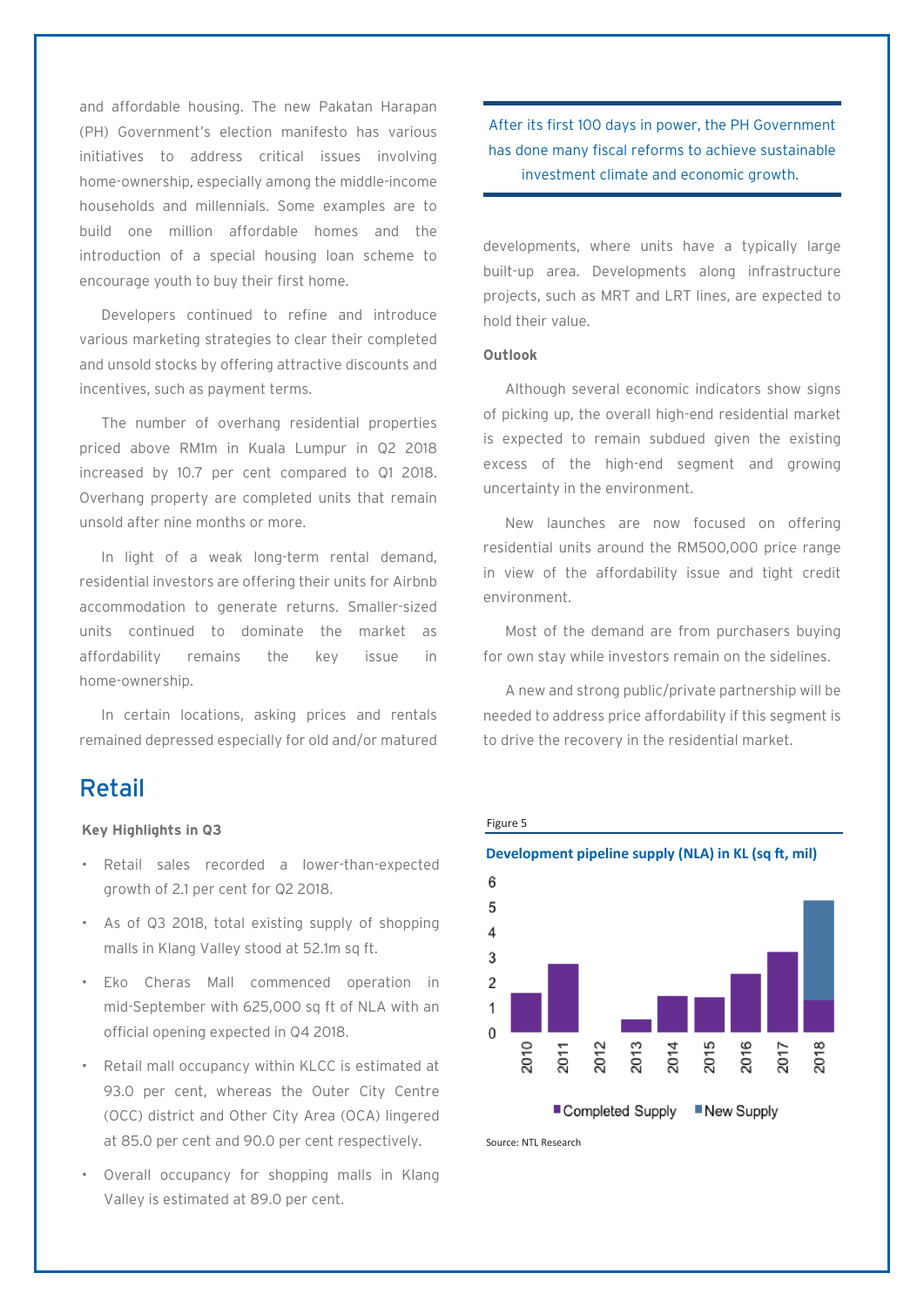### **Market Commentary**

The positive trend in consumer sentiments gathered momentum in Q2 2018. The CSI recorded a strong uptick of 41.9 points to 132.9 points, possibly due to post-election euphoria and the promise of the removal of the unpopular GST. The CSI breached the threshold level of 100 points and recorded the highest level since two decades ago.

Nevertheless, retail sales in Q2 recorded a growth of only 2.1 per cent, far below the previous expectation of 6.0 per cent. The growth was also lower than 4.9 per cent reported in Q2 2017. Retail sales were unexciting throughout the major Raya festival in June and only spiked during the final week of August during the two-month tax holiday when GST was zero-rated before its removal.

### Consumers' optimism was not matched by the growth of retail sales.

With the rapidly changing market dynamic, more traditional stores are shutting down. Recently, local music store, Rock Corner, closed its last standing store in The Gardens Mall as major music labels are now focusing on a more sophisticated and engaging medium – streaming. Similarly, Pablo Cheese Tart shuttered both its outlets in Malaysia. The seven-year-old chain originated from Japan and entered the Malaysia market in 2016 before exiting in July this year. Likewise, AEON has announced it will close its Index Living Mall Malaysia (ILMM) furniture outlets by the end of Q3. The outlets were present in Aeon Shah Alam and Kota Bharu, IOI City Mall in Putrajaya, as well as Aeon Mall Tebrau City in Johor.

Despite the widely-chanted "retail apocalypse", more foreign retailers have shown deeper interest in

### **Office**

### **Key Highlights in Q3**

- Q3 saw the completion of 870,000 square feet (sq ft) of office space, all of which are located within the KL Fringe.
- Average prime rent in KLCC stood at RM7.30 per sq ft.

#### Table 2

### **Selected upcoming retail malls in Klang Valley**

| Name of development          | Net Lettable Area (ag ft) | Location |
|------------------------------|---------------------------|----------|
| <b>GM Bukit Bintang</b>      | 122.000                   | KLCC     |
| Retail Park @ Kiara 163      | 300,000                   | OCC      |
| KIP Mall Desa Coalfields     | 250,000                   | OCA      |
| <b>Empire City Damansara</b> | 2,500,000                 | OCA      |
| Skypark @ Cyberjaya          | 565.000                   | OCA      |
| Pacific Star, PJ             | 240,000                   | OCA      |

Source: NTL Research

Malaysia's market. British sporting goods retailer, Sports Direct, has recently expanded and opened a flagship store of 41,000 sq ft in Petaling Jaya. Australian-based Harvey Norman announced an expansion plan of over 40 new stores within the next five to 10 years. Similarly, A&W Malaysia is planning for seven new branches nationwide by year-end. Meanwhile, new entrant, New York-based athletic retailer, Foot Locker, has announced its expansion plan in Asia, which includes a store in Kuala Lumpur by  $04.$ 

### **Outlook**

High household debt remains a concern, and the recent increase in minimum wages by RM50 to RM1050 is expected to have minimal impact to spending, and this could be countered by a proposed reduction in Bantuan Sara Hidup Rakyat (BSHR) quantum and eligible recipients.

Retail Group Malaysia has revised Q3 retail sale downward to 6.1 per cent from the 6.8 per cent estimated in June, reflecting the reintroduction of SST on 1 September. Overall sales forecast for the entire year has been revised lower to 4.1 per cent from the estimated 5.3 per cent.

- The prime office rent index in Kuala Lumpur City Centre (KLCC) registered a drop of 0.4 percent (Figure 6).
- The average occupancy rate in KL was 81.0 per cent, a slight drop from 82.0 per cent in Q2, as absorption rate lagged supply growth (Figure 6).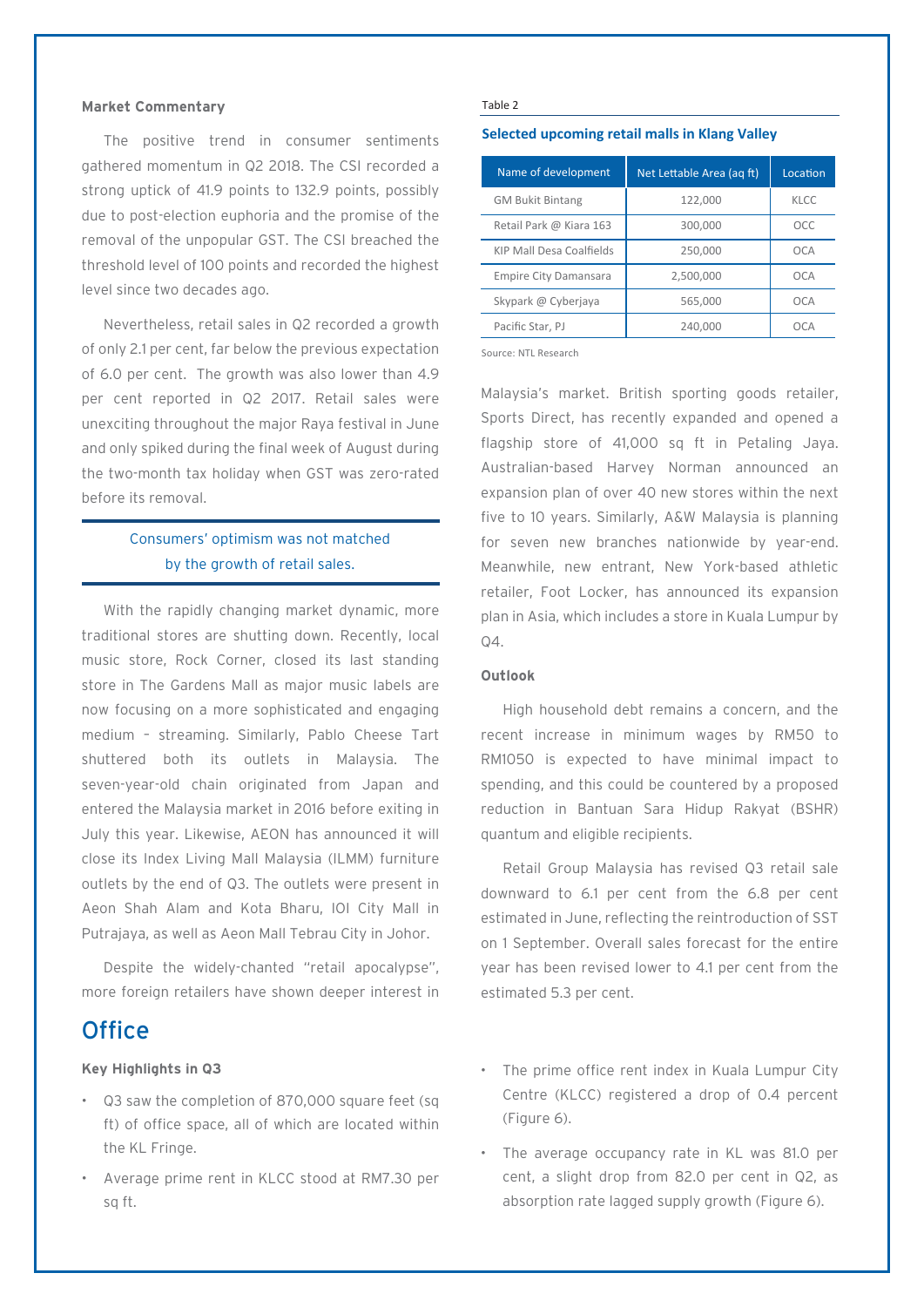### **Market Commentary**

Two major office buildings were completed including Etiqa Bangsar with 380,000 sq ft of Nett Lettable Area (NLA) and Southpoint Mid Valley with 490,000 sq ft of NLA, located within KL Fringe. The low absorption of newly completed buildings had contributed to a marginal drop in average occupancy rate. Total completions for the entire year are expected to be approximate to 2017 at about 2.4 million sq ft (Figure 7).

In Q3 2018, the prime office rent index in KLCC dropped 0.4 per cent, with an average of RM7.30 per sq ft, while secondary rent in KLCC remained stable at RM5.25 per sq ft. In KL Sentral, average rent was recorded at RM6.85 per sq ft.

Increasing enquiries and leasing activities from serviced office and co-working operators looking to set up new offices or for expansion are noted in this quarter. International operator, WeWork, is expected to open its first co-working space in Kuala Lumpur by end of this year, while local operators have been actively expanding to KL Fringe (KL Sentral and KL Eco City) or Selangor.

To date, Invest KL has attracted 73 MNCs, which collectively have taken up more than 700,000 sq ft of office space. Moving forward, Invest KL aims to secure more MNCs to achieve its target of 100 MNCs by 2020, indicating more potential demand for the office market.

Office market remains competitive as supply continues to outstrip demand, leading to higher pressure on occupancy and rental rates.

### **Outlook**

Major office projects undertaken by Government-Linked Companies (GLC) under construction were unaffected by the austerity drive of the new Government despite initial uncertainties. The Business Conditions Index (BCI) remained above optimism threshold of 100 points albeit the decline by 7.5 points to 108.8 points in Q3. Office space demand is expected to improve only when there is clarity on new major initiatives from the Government on how it intends to drive more inward foreign direct



### **Prime & secondary rental indices – KLCC**   $(Q12016=100)$



Source: NTL Research







investments (FDI) into the country. Unfortunately for the market, this may need some time before any impact can be felt.

Notwithstanding, rising oil price is leading to more activities and projects in the office market. Hopefully, this can be translated to newer spaces in due course, after the recent spate of consolidation. Confidence in the new Government to boost economic growth and attract foreign direct investments are likely to produce a positive outlook in the medium term.